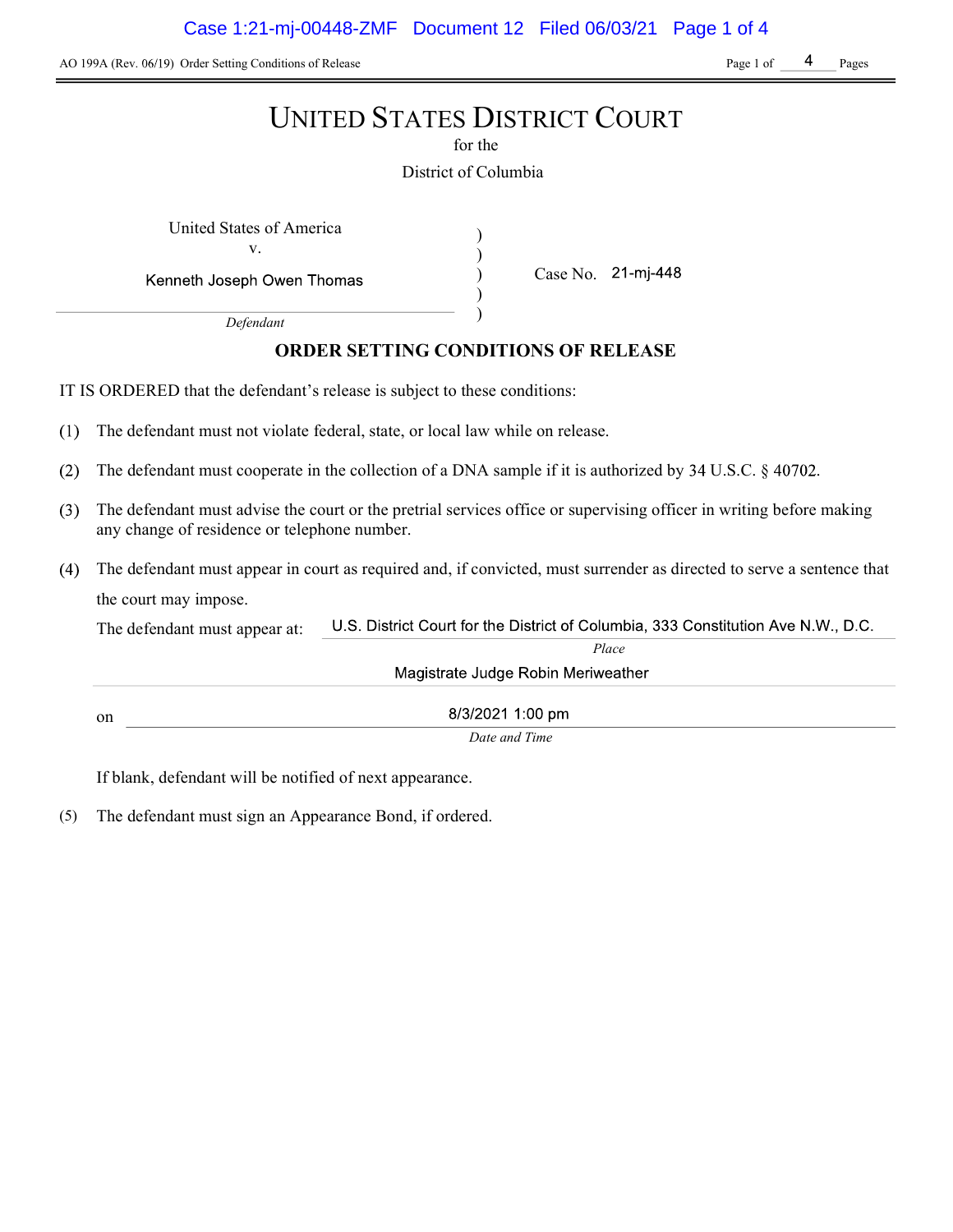AO 199B (Rev. 12/20) Additional Conditions of Release

## Page  $2$  of  $4$  Pages

|  | <b>ADDITIONAL CONDITIONS OF RELEASE</b> |  |
|--|-----------------------------------------|--|
|--|-----------------------------------------|--|

Pursuant to 18 U.S.C. § 3142(c)(1)(B), the court may impose the following least restrictive condition(s) only as necessary to reasonably assure the appearance of the person as required and the safety of any other person and the community.

IT IS FURTHER ORDERED that the defendant's release is subject to the conditions marked below:

 $\Box$ ) (6) The defendant is placed in the custody of:

| Person or organization                     |     |
|--------------------------------------------|-----|
| Address (only if above is an organization) |     |
| $City$ and state                           | No. |

who agrees to (a) supervise the defendant, (b) use every effort to assure the defendant's appearance at all court proceedings, and (c) notify the court immediately if the defendant violates a condition of release or is no longer in the custodian's custody.

|            |            |                                                                                                                                                                                                     | Signed:                                                                                                                                                                                                                                                                                                   |                                 |  |                                                          |  |
|------------|------------|-----------------------------------------------------------------------------------------------------------------------------------------------------------------------------------------------------|-----------------------------------------------------------------------------------------------------------------------------------------------------------------------------------------------------------------------------------------------------------------------------------------------------------|---------------------------------|--|----------------------------------------------------------|--|
|            |            |                                                                                                                                                                                                     |                                                                                                                                                                                                                                                                                                           | Custodian                       |  | Date                                                     |  |
| $( \vee )$ | (7)        |                                                                                                                                                                                                     | The defendant must:                                                                                                                                                                                                                                                                                       |                                 |  |                                                          |  |
|            | $(\nabla)$ |                                                                                                                                                                                                     | (a) submit to supervision by and report for supervision to the Northern District of Ohio (Youngstown) as directed & verify address,                                                                                                                                                                       |                                 |  |                                                          |  |
|            |            |                                                                                                                                                                                                     | telephone number<br>, no later than<br>330-884-7470                                                                                                                                                                                                                                                       |                                 |  |                                                          |  |
|            |            |                                                                                                                                                                                                     | (b) continue or actively seek employment.                                                                                                                                                                                                                                                                 |                                 |  |                                                          |  |
|            |            |                                                                                                                                                                                                     | (c) continue or start an education program.                                                                                                                                                                                                                                                               |                                 |  |                                                          |  |
|            |            |                                                                                                                                                                                                     | (d) surrender any passport to:                                                                                                                                                                                                                                                                            |                                 |  |                                                          |  |
|            |            |                                                                                                                                                                                                     | (e) not obtain a passport or other international travel document.                                                                                                                                                                                                                                         |                                 |  |                                                          |  |
|            |            | (f)                                                                                                                                                                                                 | abide by the following restrictions on personal association, residence, or travel:                                                                                                                                                                                                                        |                                 |  | Stay away from Washington, D.C. except for attendance at |  |
|            |            |                                                                                                                                                                                                     | Court proceedings, meeting with counsel, and required PSA business. See (t) for additional travel restrictions.                                                                                                                                                                                           |                                 |  |                                                          |  |
|            |            |                                                                                                                                                                                                     | (g) avoid all contact, directly or indirectly, with any person who is or may be a victim or witness in the investigation or prosecution,                                                                                                                                                                  |                                 |  |                                                          |  |
|            |            |                                                                                                                                                                                                     | including:                                                                                                                                                                                                                                                                                                |                                 |  |                                                          |  |
|            |            |                                                                                                                                                                                                     | (h) get medical or psychiatric treatment:                                                                                                                                                                                                                                                                 |                                 |  |                                                          |  |
|            |            |                                                                                                                                                                                                     |                                                                                                                                                                                                                                                                                                           |                                 |  |                                                          |  |
|            |            |                                                                                                                                                                                                     | (i) return to custody each<br>at                                                                                                                                                                                                                                                                          | o'clock after being released at |  | o'clock for employment, schooling,                       |  |
|            |            |                                                                                                                                                                                                     | or the following purposes:                                                                                                                                                                                                                                                                                |                                 |  |                                                          |  |
|            |            |                                                                                                                                                                                                     |                                                                                                                                                                                                                                                                                                           |                                 |  |                                                          |  |
|            |            |                                                                                                                                                                                                     | (j) maintain residence at a halfway house or community corrections center, as the pretrial services office or supervising officer considers                                                                                                                                                               |                                 |  |                                                          |  |
|            |            |                                                                                                                                                                                                     | necessary.                                                                                                                                                                                                                                                                                                |                                 |  |                                                          |  |
|            |            |                                                                                                                                                                                                     | (k) not possess a firearm, destructive device, or other weapon.                                                                                                                                                                                                                                           |                                 |  |                                                          |  |
|            | ⊟∡ I       |                                                                                                                                                                                                     | (1) not use alcohol $(\sqrt{\phantom{a}})$ at all $(\Box)$ excessively.                                                                                                                                                                                                                                   |                                 |  |                                                          |  |
|            |            | ) (m) not use or unlawfully possess a narcotic drug or other controlled substances defined in 21 U.S.C. § 802, unless prescribed by a licensed<br>$\vert \hspace{0.5pt} \cdot \hspace{0.5pt} \vert$ |                                                                                                                                                                                                                                                                                                           |                                 |  |                                                          |  |
|            |            |                                                                                                                                                                                                     | medical practitioner.                                                                                                                                                                                                                                                                                     |                                 |  |                                                          |  |
|            |            |                                                                                                                                                                                                     | $(\sqrt{\phantom{a}})$ (n) submit to testing for a prohibited substance if required by the pretrial services office or supervising officer. Testing may be used with<br>random frequency and may include urine testing, the wearing of a sweat patch, a remote alcohol testing system, and/or any form of |                                 |  |                                                          |  |
|            |            |                                                                                                                                                                                                     | prohibited substance screening or testing. The defendant must not obstruct, attempt to obstruct, or tamper with the efficiency and accuracy                                                                                                                                                               |                                 |  |                                                          |  |
|            |            |                                                                                                                                                                                                     | of prohibited substance screening or testing.                                                                                                                                                                                                                                                             |                                 |  |                                                          |  |
|            |            |                                                                                                                                                                                                     | (o) participate in a program of inpatient or outpatient substance abuse therapy and counseling if directed by the pretrial services office or                                                                                                                                                             |                                 |  |                                                          |  |
|            |            |                                                                                                                                                                                                     | supervising officer.                                                                                                                                                                                                                                                                                      |                                 |  |                                                          |  |
|            |            |                                                                                                                                                                                                     | (p) participate in one of the following location restriction programs and comply with its requirements as directed.                                                                                                                                                                                       |                                 |  |                                                          |  |
|            |            |                                                                                                                                                                                                     | ( ) (i) Curfew. You are restricted to your residence every day ( $\Box$ ) from to to , or ( $\Box$ ) as                                                                                                                                                                                                   |                                 |  |                                                          |  |
|            |            |                                                                                                                                                                                                     | directed by the pretrial services office or supervising officer; or<br>(ii) Home Detention. You are restricted to your residence at all times except for employment; education; religious services;                                                                                                       |                                 |  |                                                          |  |
|            |            |                                                                                                                                                                                                     | medical, substance abuse, or mental health treatment; attorney visits; court appearances; court-ordered obligations; or other                                                                                                                                                                             |                                 |  |                                                          |  |
|            |            |                                                                                                                                                                                                     | activities approved in advance by the pretrial services office or supervising officer; or                                                                                                                                                                                                                 |                                 |  |                                                          |  |
|            |            |                                                                                                                                                                                                     | (iii) Home Incarceration. You are restricted to 24-hour-a-day lock-down at your residence except for medical necessities and                                                                                                                                                                              |                                 |  |                                                          |  |
|            |            |                                                                                                                                                                                                     | court appearances or other activities specifically approved by the court; or                                                                                                                                                                                                                              |                                 |  |                                                          |  |
|            |            |                                                                                                                                                                                                     | (iv) Stand Alone Monitoring. You have no residential curfew, home detention, or home incarceration restrictions. However,                                                                                                                                                                                 |                                 |  |                                                          |  |
|            |            |                                                                                                                                                                                                     | you must comply with the location or travel restrictions as imposed by the court.                                                                                                                                                                                                                         |                                 |  |                                                          |  |
|            |            |                                                                                                                                                                                                     | Note: Stand Alone Monitoring should be used in conjunction with global positioning system (GPS) technology.                                                                                                                                                                                               |                                 |  |                                                          |  |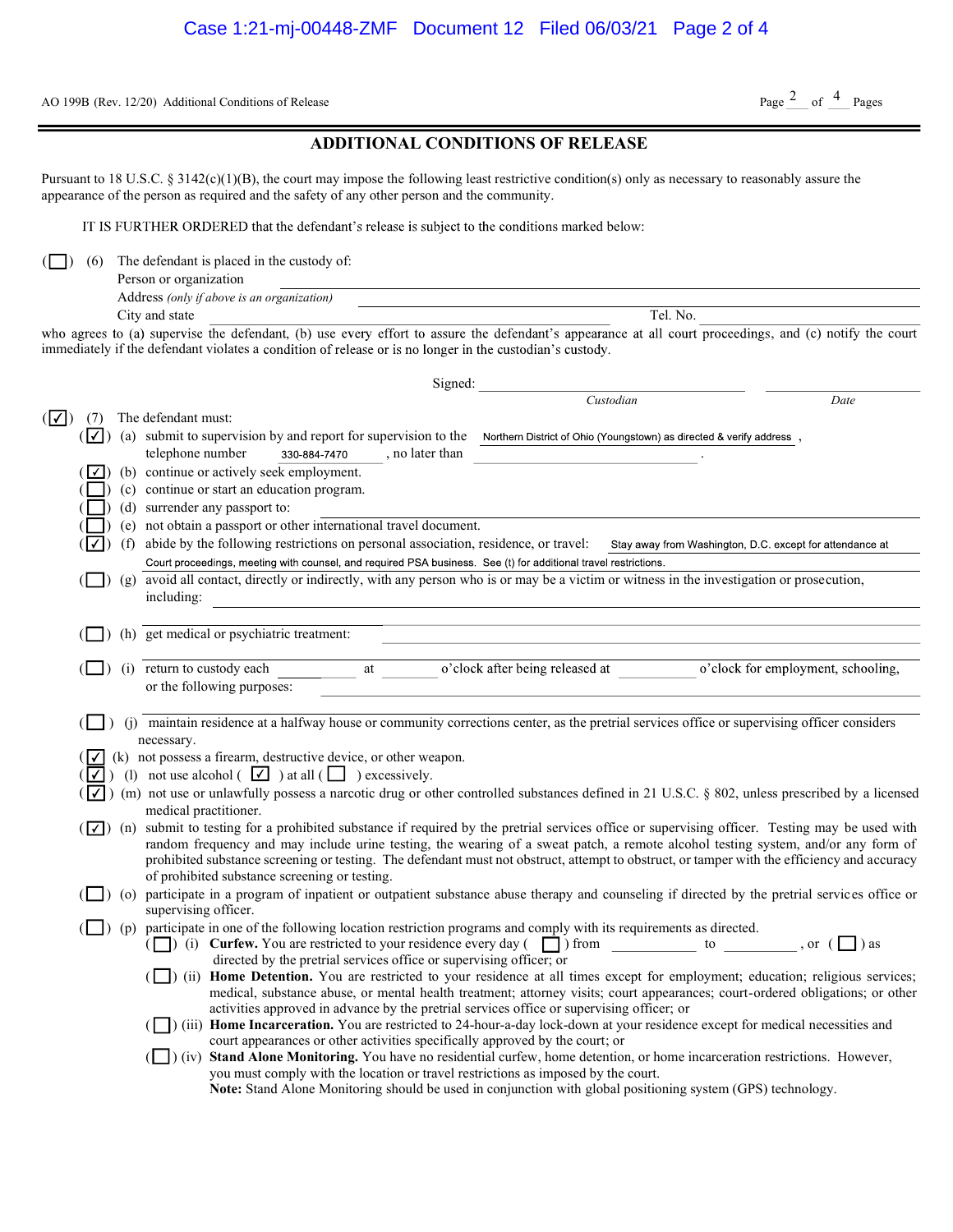AO 199B (Rev. 12/20) Additional Conditions of Release

Page  $3$  of  $4$  Pages

#### ADDITIONAL CONDITIONS OF RELEASE

- $(\Box)$  (q) submit to the following location monitoring technology and comply with its requirements as directed:
	- ( ) (i) Location monitoring technology as directed by the pretrial services or supervising officer; or
		- ) (ii) Voice Recognition; or
		- ) (iii) Radio Frequency; or
	- $\left(\Box\right)$  (iv) GPS.

( (

- $(\Box)$  (r) pay all or part of the cost of location monitoring based upon your ability to pay as determined by the pretrial services or supervising officer.
- ( $\Box$ ) (s) report as soon as possible, to the pretrial services or supervising officer, every contact with law enforcement personnel, including arrests, questioning, or traffic stops.

( ) (t) Defendant must notify the Northern District of Ohio (Youngstown) in advance of any and all travel outside the Northern District of Ohio. Defendant must receive the Court's approval for any and all travel outside of the Continental United States. Defendant shall receive and comply with courtesy supervision of the Northern District of Ohio (Youngstown).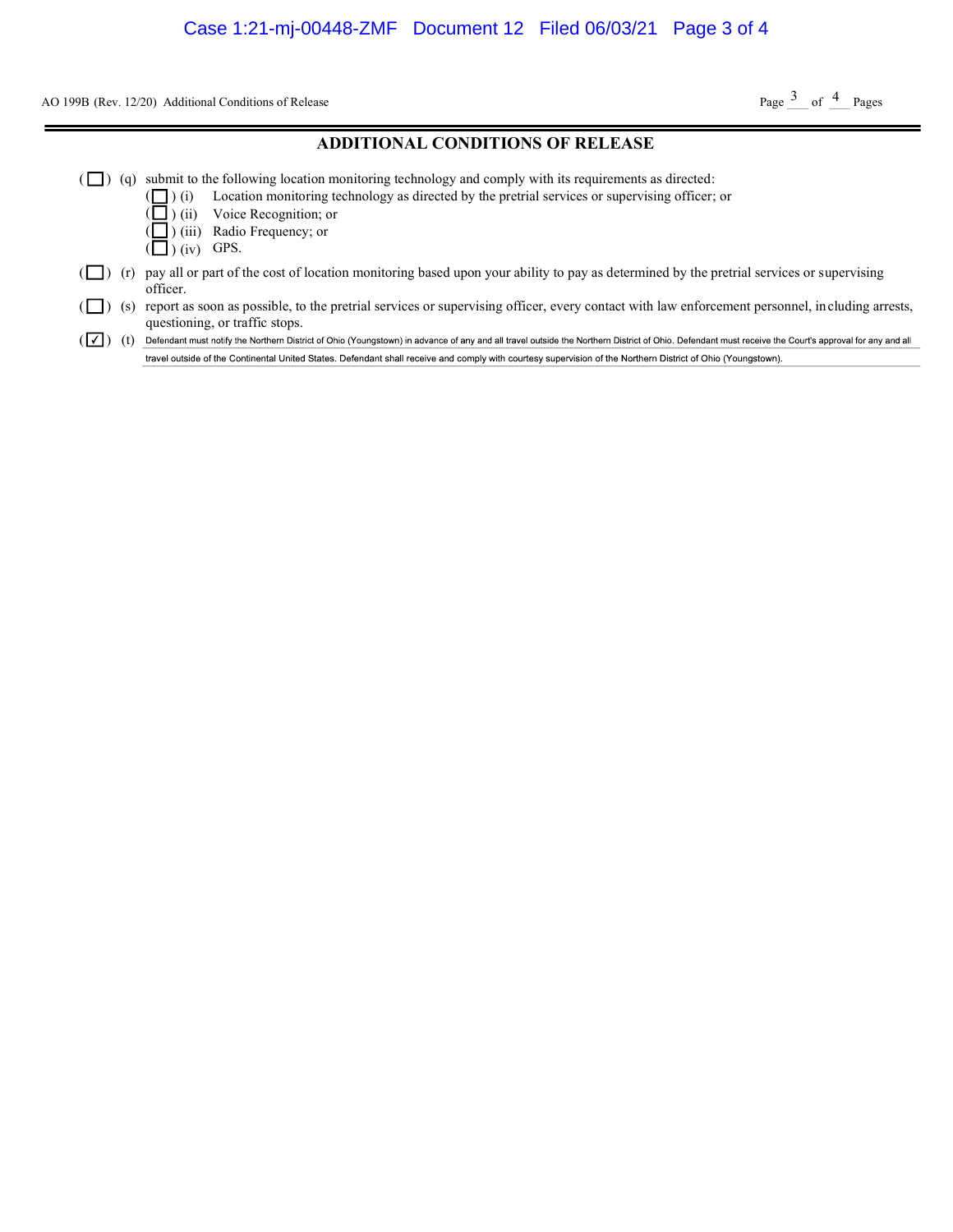#### ADVICE OF PENALTIES AND SANCTIONS

#### TO THE DEFENDANT:

#### YOU ARE ADVISED OF THE FOLLOWING PENALTIES AND SANCTIONS:

Violating any of the foregoing conditions of release may result in the immediate issuance of a warrant for your arrest, a revocation of your release, an order of detention, a forfeiture of any bond, and a prosecution for contempt of court and could result in imprisonment, a fine, or both.

While on release, if you commit a federal felony offense the punishment is an additional prison term of not more than ten years and for a federal misdemeanor offense the punishment is an additional prison term of not more than one year. This sentence will be consecutive (i.e., in addition to) to any other sentence you receive.

It is a crime punishable by up to ten years in prison, and a \$250,000 fine, or both, to: obstruct a criminal investigation; tamper with a witness, victim, or informant; retaliate or attempt to retaliate against a witness, victim, or informant; or intimidate or attempt to intimidate a witness, victim, juror, informant, or officer of the court. The penalties for tampering, retaliation, or intimidation are significantly more serious if they involve a killing or attempted killing.

If, after release, you knowingly fail to appear as the conditions of release require, or to surrender to serve a sentence,

- you may be prosecuted for failing to appear or surrender and additional punishment may be imposed. If you are convicted of: (1) an offense punishable by death, life imprisonment, or imprisonment for a term of fifteen years or more – you will be fined
	- not more than \$250,000 or imprisoned for not more than 10 years, or both;
	- (2) an offense punishable by imprisonment for a term of five years or more, but less than fifteen years you will be fined not more than \$250,000 or imprisoned for not more than five years, or both;
	- (3) any other felony you will be fined not more than \$250,000 or imprisoned not more than two years, or both;
	- (4) a misdemeanor you will be fined not more than \$100,000 or imprisoned not more than one year, or both.

A term of imprisonment imposed for failure to appear or surrender will be consecutive to any other sentence you receive. In addition, a failure to appear or surrender may result in the forfeiture of any bond posted.

#### Acknowledgment of the Defendant

I acknowledge that I am the defendant in this case and that I am aware of the conditions of release. I promise to obey all conditions of release, to appear as directed, and surrender to serve any sentence imposed. I am aware of the penalties and sanctions set forth above.

acknowledged on the record

Defendant's Signature

City and State

#### Directions to the United States Marshal

) The defendant is ORDERED released after processing.

) The United States marshal is ORDERED to keep the defendant in custody until notified by the clerk or judge that the defendant has posted bond and/or complied with all other conditions for release. If still in custody, the defendant must be produced before the appropriate judge at the time and place specified.

Zia M. Faruqui

June 3, 2021 *nunc pro tunc* Date:

Judicial Officer's Signature

Zia M. Faruqui, United States Magistrate Judge

Printed name and title

DISTRIBUTION: COURT DEFENDANT PRETRIAL SERVICE U.S. ATTORNEY U.S. MARSHAL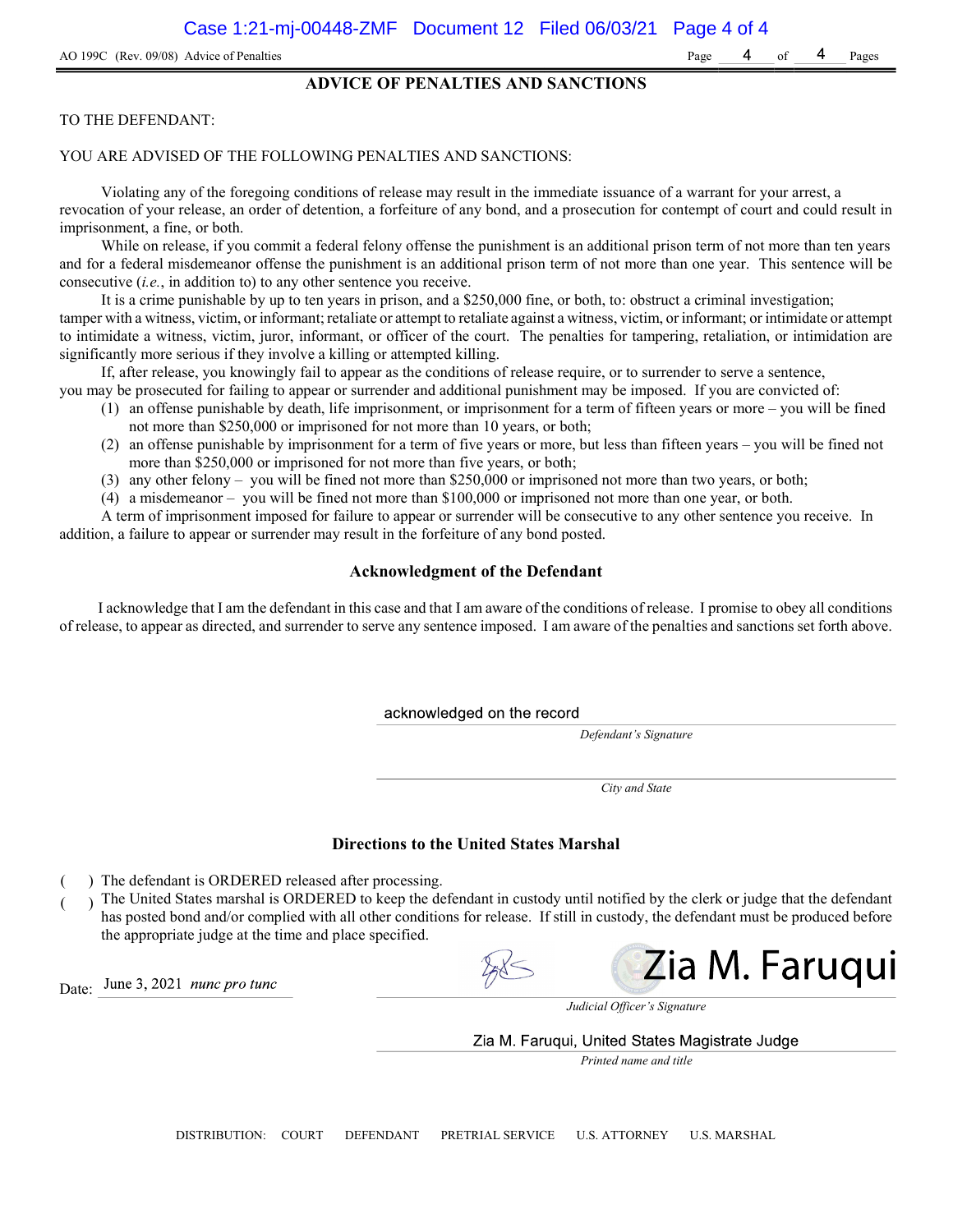AO 98 (Rev. 12/11) Appearance Bond

# UNITED STATES DISTRICT COURT

for the

) ) ) )

District of Columbia

United States of America (1999)

v.

Case No.

KENNETH JOSEPH OWEN THOMAS

Defendant

## APPEARANCE BOND

#### Defendant's Agreement

I, KENNETH JOSEPH OWEN THOMAS *(defendant)*, agree to follow every order of this court, or any court that considers this case, and I further agree that this bond may be forfeited if I fail:

- $(X)$  to appear for court proceedings;
- $(X)$  if convicted, to surrender to serve a sentence that the court may impose; or
- $(X)$  to comply with all conditions set forth in the Order Setting Conditions of Release.

## Type of Bond

 $(X)$  (1) This is a personal recognizance bond.

(2) This is an unsecured bond of \$

 $($   $)$  (3) This is a secured bond of \$, secured by:

 $($  ) (a)  $\$  , in cash deposited with the court.

( ) (b) the agreement of the defendant and each surety to forfeit the following cash or other property (describe the cash or other property, including claims on it  $-$  such as a lien, mortgage, or loan  $-$  and attach proof of ownership and value):

If this bond is secured by real property, documents to protect the secured interest may be filed of record.

( $\)$  (c) a bail bond with a solvent surety *(attach a copy of the bail bond, or describe it and identify the surety)*:

## Forfeiture or Release of the Bond

Forfeiture of the Bond. This appearance bond may be forfeited if the defendant does not comply with the above agreement. The court may immediately order the amount of the bond surrendered to the United States, including the security for the bond, if the defendant does not comply with the agreement. At the request of the United States, the court may order a judgment of forfeiture against the defendant and each surety for the entire amount of the bond, including interest and costs.